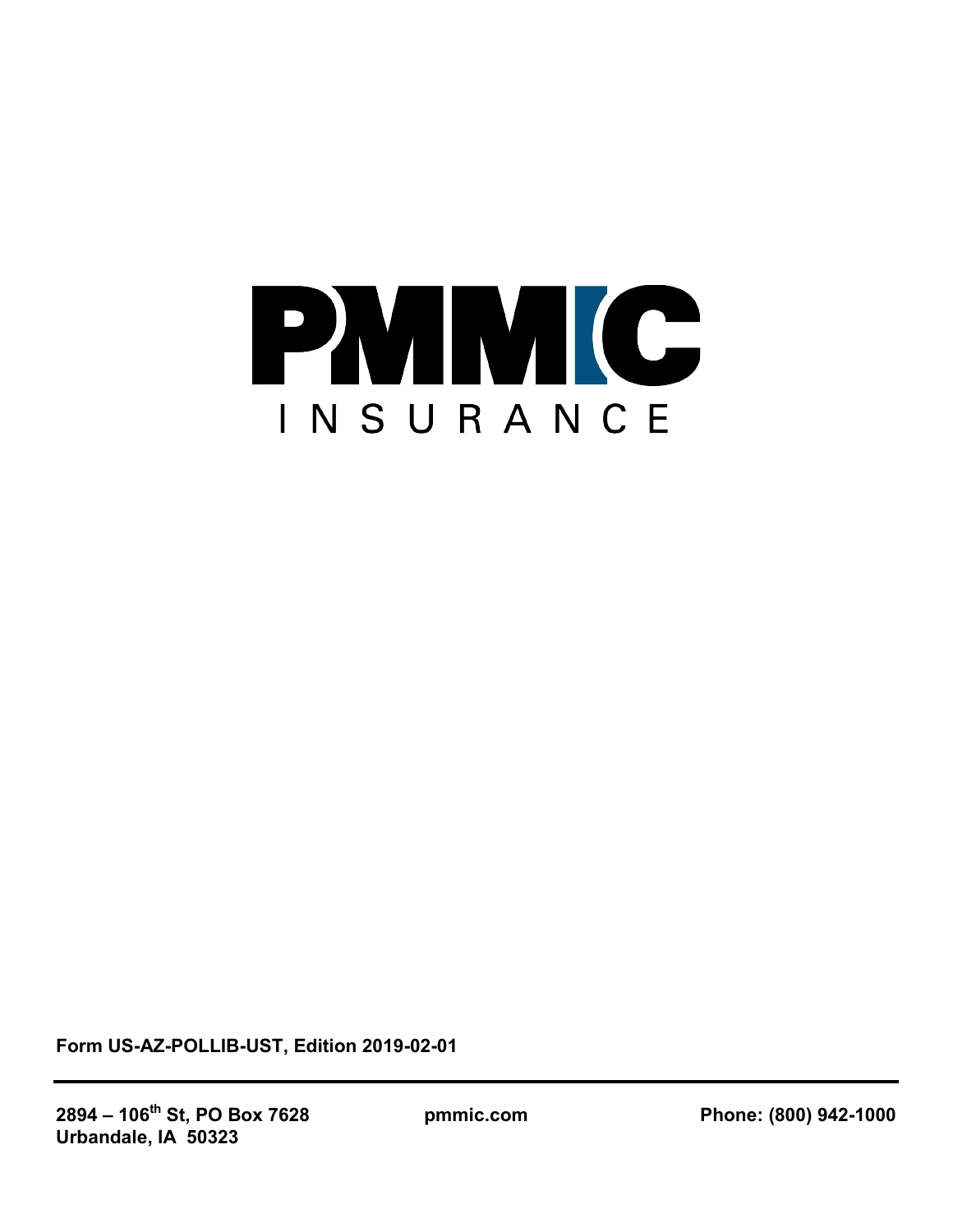# **TABLE OF CONTENTS**

| <b>SECTION I-POLLUTION LIABILITY COVERAGE</b>      | page 3 |
|----------------------------------------------------|--------|
| <b>Insuring Agreement</b>                          | page 3 |
| "Claim" Reporting                                  | page 3 |
| <b>Extended Reporting</b>                          | page 3 |
| Exclusions                                         | page 3 |
| <b>Supplementary Payments</b>                      | page 4 |
| <b>SECTION II - WHO IS AN INSURED</b>              | page 5 |
| <b>SECTION III - LIMITS OF INSURANCE</b>           | page 5 |
| <b>SECTION IV - POLLUTION LIABILITY CONDITIONS</b> | page 5 |
| <b>Bankruptcy</b>                                  | page 5 |
| Duties of the Insured                              | page 5 |
| Legal Action                                       | page 6 |
| <b>Liberalization Clause</b>                       | page 6 |
| Other Insurance                                    | page 6 |
| Representations                                    | page 6 |
| <b>Transfer of Rights</b>                          | page 6 |
| Compliance with Law                                | page 6 |
| <b>SECTION V - DEFINITIONS</b>                     | page 6 |
| <b>SECTION VI - POLICY CONDITIONS</b>              | page 8 |
| Cancellations                                      | page 8 |
| Notice of Non-Renewal                              | page 8 |
| Changes                                            | page 8 |
| Examinations                                       | page 8 |
| <b>Inspections and Surveys</b>                     | page 9 |
| Premiums                                           | page 9 |
| <b>Transfer of Rights</b>                          | page 9 |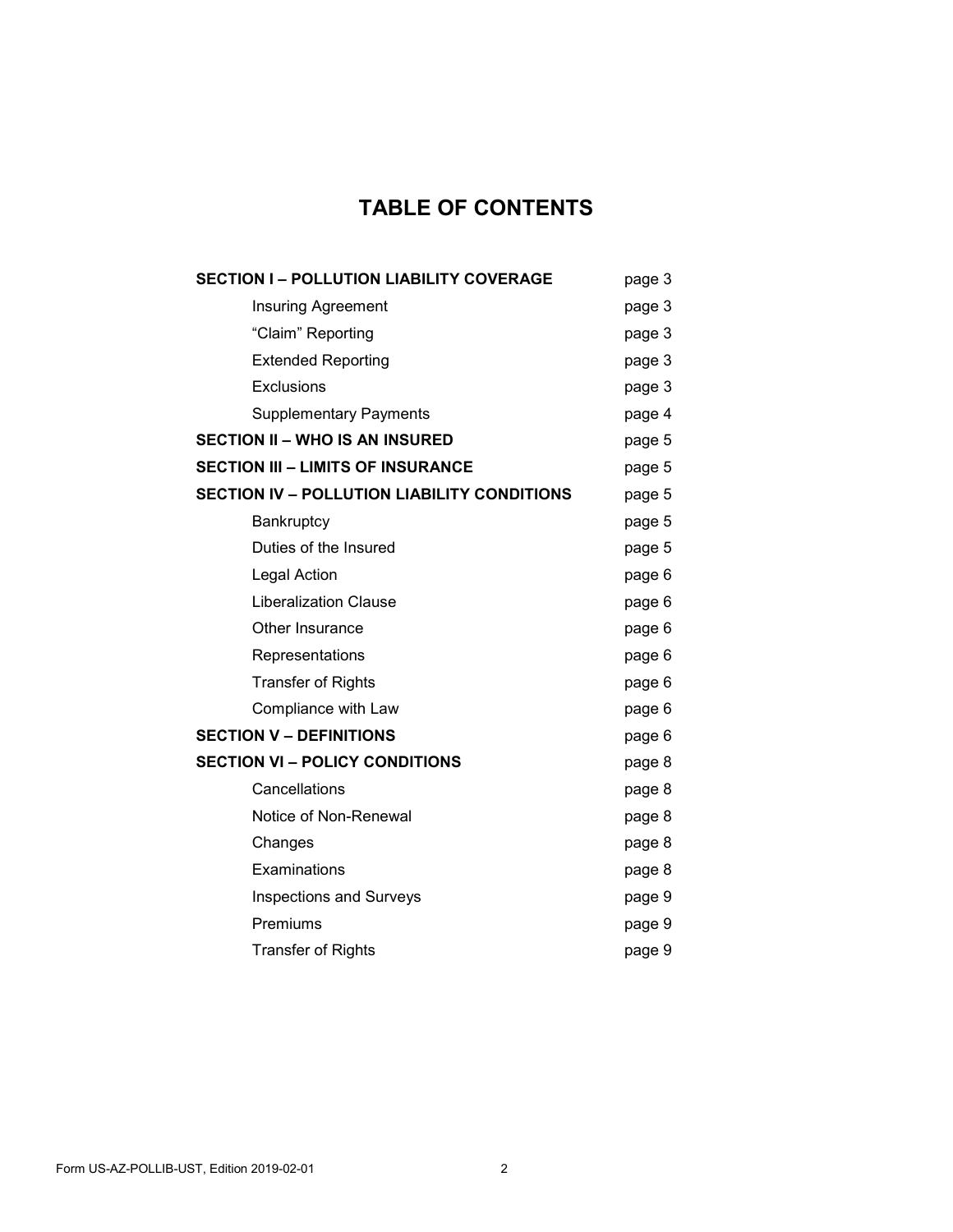## **THIS IS A CLAIMS-MADE AND REPORTED POLICY POLLUTION LIABILITY COVERAGE**

There are provisions which restrict coverage. Please read the policy to determine rights, duties and what is not covered. We use the words "you" and "your" in this policy. They refer to the Named Insured shown in the Declarations. The words "we", "our" and "company" refer to the Petroleum Marketers Management Insurance Company. The word "insured" means any person or organization qualifying as such under SECTION II - WHO IS AN INSURED. Other words and phrases that appear in quotation marks have special meaning. Refer to SECTION V - DEFINITIONS.

### **SECTION I – POLLUTION LIABILITY COVERAGE**

### 1. INSURING AGREEMENT

- a. We will pay on behalf of the insured those sums in excess of any deductible amount that the insured becomes legally obligated to pay as:
	- i. compensatory damages because of "bodily injury" or "property damage" to which this insurance applies; and
	- ii. "corrective action costs" to which this insurance applies.

We will have the right and duty to defend any "suit" seeking those damages, but:

- (1) The amount we will pay for "bodily injury" and "property damage" and "corrective action costs" is limited as described in SECTION III - LIMITS OF INSURANCE;
- (2) We may investigate and settle any "claim" or "suit" at our discretion;
- (3) Our right and duty to defend and pay on behalf of the insured ends when we have used up the applicable limit of insurance in the payment of judgments, settlements, or offers of judgment of "bodily injury" or "property damage" and/or "corrective action costs"; and
- (4) We have no duty to defend any "claim" or "suit" not covered by this insurance;
- (5) No other obligation or liability to pay sums or perform acts or services is covered unless explicitly provided for under SUPPLEMENTARY PAYMENTS.
- b. This insurance applies only to "bodily injury", "property damage" or "corrective action costs" caused by a "release" of "petroleum" from an "underground storage tank" that commences on or after 3. the retroactive date shown in the Declarations for which a "claim" is reported in accordance with SECTION I Part 2, "Claims" Reporting.

The insured's responsibility to pay compensatory damages because of "bodily injury" or "property damage" or "corrective action costs" must be determined in a "suit" on the merits in the State of Arizona or in a settlement made with our prior consent.

- The insured must provide proof that the "release" arose directly from:
	- (1) An "underground storage tank", provided that the "release" commences on or after the retroactive date stated in the Declarations and during the policy period and the insured gives us immediate notice of the "release"; or
	- (2) The "loading or unloading" of an "underground storage tank" which commences on or after the retroactive date stated in the Declarations and during the policy period and which is reported to us within 24 hours of the "release".

### 2. "CLAIM" REPORTING

a. This insurance applies to "bodily injury" and "property damage" only if a "claim" for compensatory damages, to which this insurance applies, is first made in writing against any insured during the policy period and reported to us during the policy period.

A "claim" by a person or organization seeking compensatory damages because of "bodily injury" or "property damage" will be deemed to have been made when written notice of such "claim" is received by an insured.

Written notice of a "claim" must be submitted to us by the insured immediately.

b. This insurance applies to "corrective action costs" only if a notice asserting an obligation to pay "corrective action costs" to which this insurance applies, under statutory authority of the United States of America, or the Arizona Department of Environmental Quality, is first received by any insured, in writing, during the policy period and reported to us during policy period.

Notice provided to us of a "release" to which this insurance applies which may give rise to an obligation to pay "corrective action costs" may, at our option, be deemed notice asserting an obligation to pay "corrective action costs" first received by you during the policy period.

Written notice of the assertion of an obligation to pay "corrective action costs" must be submitted to us by the insured must be submitted to us by the insured immediately.

c. Each specific "claim" for compensatory damages or "corrective action costs" covered under this insurance as a result of a single "release" will be deemed to have been made at the time the first "claim" from that "release" was made. Each specific "claim" must be made in writing and received by any insured during the policy period and reported to us during the policy period.

### EXTENDED REPORTING PERIOD

In the event of cancellation or nonrenewal of this policy, you have a 180-day reporting extension. The ability to report "claims" under this policy will be extended to cover a "claim" arising from a "release" that occurred before the end of the policy period but not before any applicable retroactive date. Such "claim" will be deemed a "claim" made on the last day of the policy period or at the time the first "claim" from the "release" was made, whichever came first so long as we receive written notice within 180 days after the end of the policy period. In no event shall the inclusion of these "claims" increase the LIMITS OF INSURANCE as set forth in SECTION Ill.

### **EXCLUSIONS**

This insurance does not apply to:

- a. "Bodily injury", "property damage" or "corrective action costs" caused or contributed to by any "release" that was discovered and/or commenced prior to the retroactive date shown in the Declarations for the applicable location.
- b. "Bodily injury", "property damage" or "corrective action costs" expected or intended by any insured.
- c. "Bodily injury", "property damage" or "corrective action costs":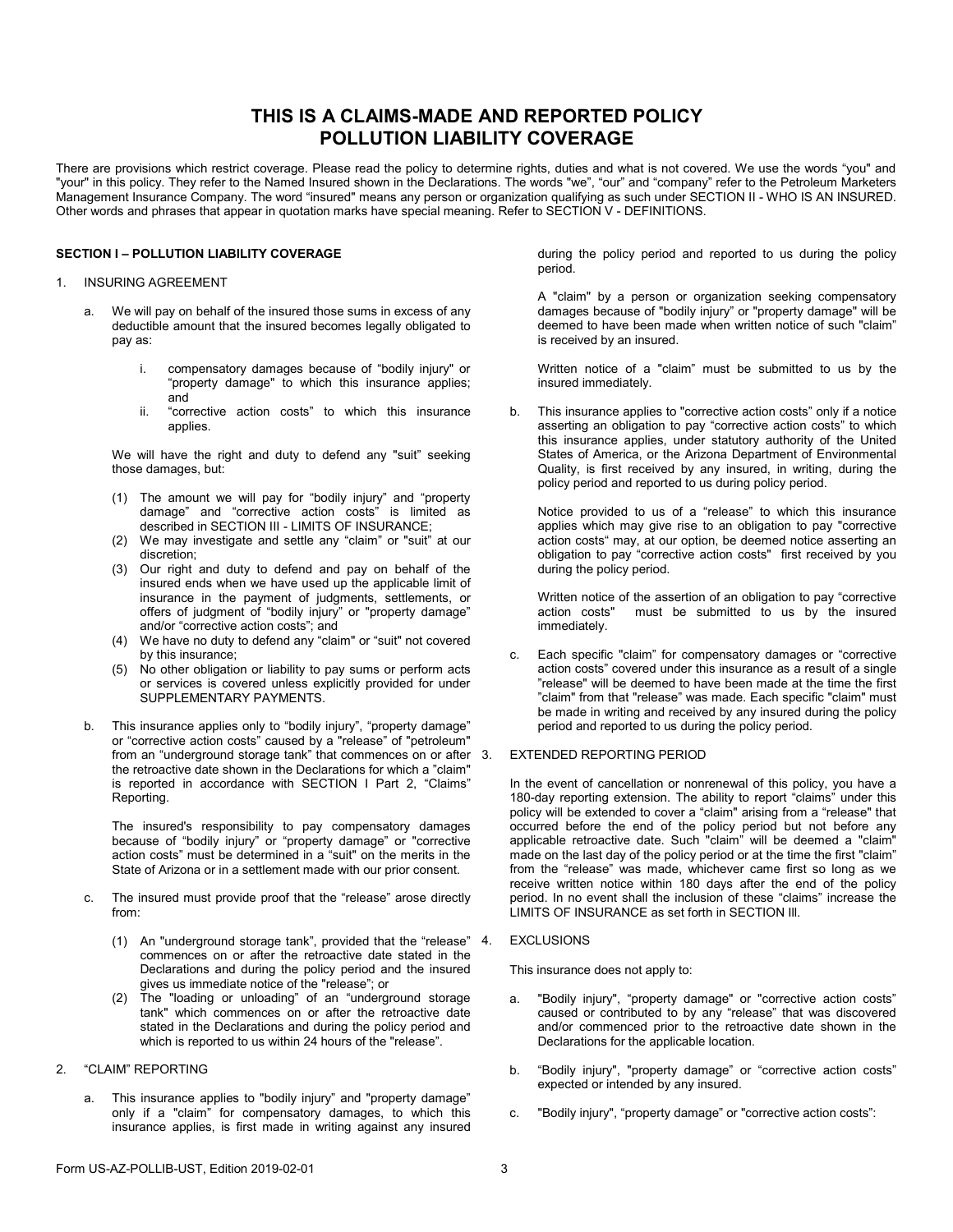- (1) That was known or should have been known by any insured prior to the applicable retroactive date; or
- (2) That was known or should have been known by any insured prior to any acquisition or activation of any location.
- d. "Bodily injury", "property damage" or "corrective action costs" for which the insured is obligated to pay damages by reason of the assumption of liability in a contract or agreement. This exclusion does not apply to liability for damages that the insured would have in the absence of the contract or agreement.
- e. Any obligation of the insured under a workers' compensation, disability benefits or unemployment compensation law or any similar law.
- f. "Bodily injury" to:
	- (1) Any employee of the insured arising out of and in the course of employment by the insured; or
	- (2) The spouse, child, parent, brother or sister of that employee as a consequence of (1) above.

This exclusion applies:

- (a) Whether the insured may be liable as an employer or in any other capacity; and
- (b) To any obligation to share damages with or repay someone else who must pay damages because of the injury.
- g. "Bodily injury", "property damage" or "corrective action costs" to:
	- (1) A "waste facility" or its operation;
	- (2) Property you own, rent or occupy;
	- (3) Premises you sell, give away or abandon if the "bodily injury", "property damage" or "corrective action costs" arises out of any part of those premises;
	- (4) Property loaned to you; or
	- (5) Personal property in your care, custody or control.

Paragraph (2) of this exclusion does not apply to land owned, occupied by, rented to or used by you with respect to "corrective action costs" covered by this policy.

- h. "Corrective action costs" or any other expense incurred by you or others to test for, monitor, clean-up, remove, contain, treat, detoxify or neutralize "petroleum" on or at a "waste facility" or to any recovery claimed for such cost or expense.
- i. "Bodily injury", "property damage" or "corrective action costs" included within the "products-completed operation hazard" and arising out of a continuous or repeated emission, discharge, "release" or escape which originates away from any insured site.
- j. "Bodily injury", "property damage" or "corrective action costs" arising out of the ownership or operation of any offshore facility as defined in the Outer Continental Shelf Lands Act Amendment of 1978 or the Clean Water Act of 1977 as amended in 1978 or any deepwater port as defined in the Deepwater Port Act of 1974 as amended or as may be amended.
- k. "Bodily injury", "property damage" or "corrective action costs" arising out of a "release" from an "underground storage tank" or any part of an "underground storage tank" that was used for the storage, disposal, processing or treatment of any "waste" or any other regulated or hazardous substance, other than waste lubricating oil.
- l. "Bodily injury", "property damage" or "corrective action costs" arising out of the ownership, maintenance, use or entrustment to others of any aircraft, "auto", rolling stock, any motorized or self-propelled equipment and its attachments or watercraft owned and operated by, rented or loaned to any insured. Use 5. includes operation and "loading or unloading".
- (1) "Bodily injury", "property damage" or "corrective action costs" which arises out of the "loading or unloading" of an "auto" owned and operated by or rented or loaned to any insured provided "release" commences on or after the retroactive date stated in the Declarations for the applicable location and is reported to us within 24 hours of the "release" and occurs at an "underground storage tank".
- m. "Bodily injury", "property damage" or "corrective action costs" arising out of the emission, discharge, "release" or escape of drilling fluid, oil, gas or other fluids from any oil, gas, mineral, water or geothermal well.
- n. "Bodily injury", "property damage" or "corrective action costs" arising out of a "release" which results from or is directly or indirectly attributable to failure to comply with an applicable statute, regulation, ordinance, directive or order relating to the protection of the environment and promulgated by any governmental body, provided that failure to comply is a willful or deliberate act or omission of:
	- (1) An insured; or
	- (2) You or any of your members, partners or executive officers.
- o. "Bodily injury", "property damage" or "corrective action costs" arising out of acid rain.
- p. Any governmental, civil or criminal fines, penalties or "punitive damages" of any kind or nature.
- q. "Bodily injury", "property damage" or "corrective action costs" reasonably considered to be routine and normal in connection with the business of the insured or occupancy of the property. This includes, but is not limited to, septic or sewage systems, oil water separator systems and dewatering systems.
- r. "Bodily injury", "property damage" or "corrective action costs" arising out of asbestos.
- s. "Bodily injury", "property damage" or "corrective action costs" arising out of any loss of use or loss of income, or consequential loss of any kind or nature.
- t. "Bodily injury", "property damage" or "corrective action costs" at an insured site where the company, or a person at their direction or under contract, is denied access to the site or its records.
- u**.** "Bodily injury", "property damage" or "corrective action costs" caused in whole or in part by a "release" if at the time of reporting, the insured site has been sold, leased, given away or abandoned by any insured.
- v. "Bodily injury", "property damage" or "corrective action costs" arising out of any "claim" or "suit" seeking damages for "personal injury" of any kind.
- w. "Bodily injury", "property damage" or "corrective action costs" arising out of any "underground storage tank", or arising out of any "release" from "underground storage tank(s)" which have not been registered in accordance with the Arizona Department of Environmental Quality rules, or where equipment installed as an inducement to issue the policy does not meet the representations in the application.
- x. "Bodily injury", "property damage" or "corrective action costs" arising out of war, invasion, act of a foreign enemy, hostilities, revolution, strike, riot or civil commotion.
- y. "Bodily injury", "property damage" or "corrective action costs" arising out of a "release" of any other substance other than "petroleum".

### 5. SUPPLEMENTARY PAYMENTS

We will pay, with respect to any "claim" we adjust or "suit" we defend: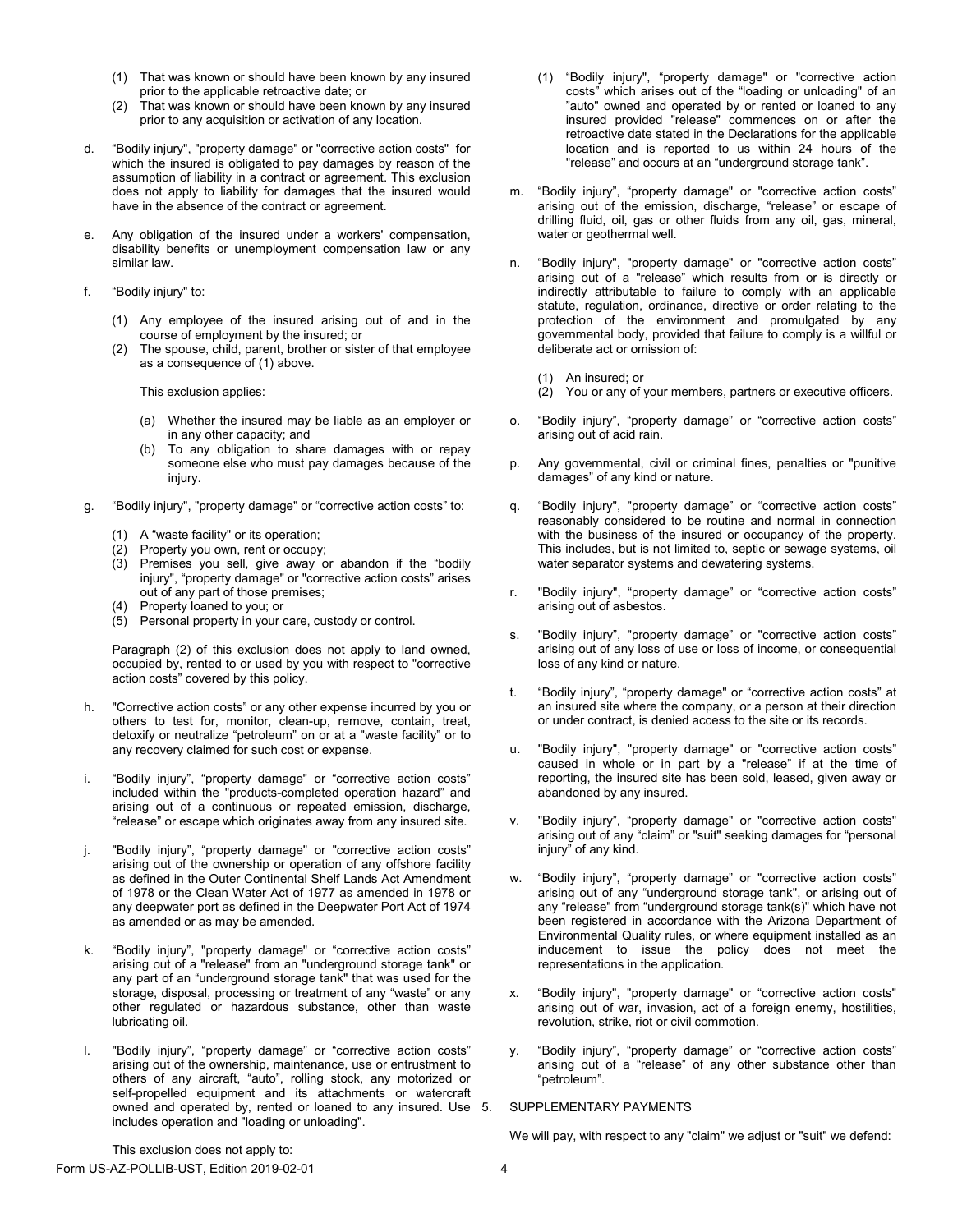- a. All expenses we incur, up to \$250,000.
- b. All costs taxed against you by the court in a "suit" except:
	- Governmental, civil or criminal fines or penalties, or
	- (2) "Punitive damages" of any kind or nature.
	- (3) Loss of income, loss of use, stigma, dimunition of property value or consequential damages.
- c. Pre-judgment interest awarded against the insured on that part of the judgment we pay the applicable limit of insurance, we will not pay any pre-judgment interest based on the period of time after the offer.
- d. All interest on the full amount of any judgment that accrues after entry of the judgment and before we have paid, offered to pay or deposited in court the part of the judgment that is within the applicable limit of insurance.
- e. Expenses incurred by the insured for first aid to others at the time of any "pollution incident" for "bodily injury" to which this insurance applies.

These payments will not reduce the limits of insurance.

### **SECTION II – WHO IS AN INSURED**

- 1. If you are designated in the Declarations as:
	- a. An individual, you and your spouse are insureds, but only with respect to the conduct of a business of which you are the sole owners.
	- b. A partnership or joint venture, you are an insured. Your members and your partners and their spouses are also an insured, but only with respect to the conduct of your business.
	- c. An organization other than a partnership or joint venture, you are an insured. Your executive officers and directors are insureds, but only with respect to their duties as your officers or directors. Your stockholders are also an insured, but only with respect to their liability as stockholders.
- 2. Each of the following is also an insured:
	- Your employees other than your executive officers, but only for acts within the scope of their employment by you. However, none of these employees is an insured for:
		- (1) "Bodily injury" to you or to a co-employee while in the course of their employment;
		- (2) "Property damage" or "corrective action costs" to property owned or occupied by or rented or loaned to that employee, any of your other employees or any of your partners or **SECTION IV – POLLUTION LIABILITY CONDITIONS** members (if you are a partnership or joint venture).
	- b. Any person or organization having proper temporary custody of your "real" property if you die; but only:
		- (1) With respect to liability arising out of the maintenance or use of that property; and
		- (2) Until your legal representative has been appointed.
	- c. Your legal representative if you die, but only with respect to duties as such. That representative will have all your rights and duties under this Coverage Plan.

No person or organization is an insured with respect to the conduct of any current or past partnership or joint venture that is not shown as a Named Insured in the Declarations.

d. If listed as an additional insured on the policy, the policy will provide coverage to the additional insured as if it were the insured listed in the Declarations. However, alll conditions, limits, and other policy provisions apply regardless if additional insured(s) are listed on the policy. If the insured named in the

Declarations is unable to comply with the requirements or conditons listed in the policy, for any additional insured to be covered, that additional insured must comply themselves with all policy requirements and conditions.

### **SECTION III – LIMITS OF INSURANCE**

- 1. The Limits of Insurance shown in the Declaration and the rules below fix the most we will pay regardless of:
	- a. The number of insureds;
	- b. The number of "claims" made or "suits" brought as a result of any one "release";
	- c. The number of persons or organizations making "claims" or bringing "suits" as a result of any one "release"; or
	- d. The sum of all "corrective action costs" incurred as a result of any one "release".
- 2. The Aggregate Limit is the most we will pay for all "claims" during the policy period for the sum of:
	- a. All compensatory damages because of all "bodily injury" and "property damage"; and
	- b. All "corrective action costs" incurred for all "releases".
	- Subject to the Aggregate Limit above, the most we will pay in any one "release" is the sum of:
	- a. All compensatory damages because of "bodily injury" and "property damage"; and
	- b. All "corrective action costs" incurred;
	- c. We will pay the lesser of:
		- (1) Each "release" Limit, reduced by the deductible amount, if one is shown in the Declarations; or
		- (2) The sum of those compensatory damages and "corrective action costs" minus any such deductible amount.
- 4. We will, if required by law, pay part or all of any deductible amount, if applicable, to affect settlement of any "claim" or "suit". Any deductible amount we pay shall be due and payable by you to us without interest within 30 days of our notice to you. Any portion unpaid after 30 days shall be payable by you with interest from the 31st day at a rate of 8% per annum. If we must incur costs to collect from you the deductible amount we paid, you shall also pay us for our reasonable attorneys fees and collection costs.

1. BANKRUPTCY

Bankruptcy or insolvency of the insured or of the insured's estate will not relieve us of our obligations under this policy.

- 2. DUTIES IN THE EVENT OF A "RELEASE", "CLAIM" OR "SUIT"
	- You must see to it that we are immediately notified of a "release" which may result in a "claim" or any action or proceeding to impose an obligation on the insured for "bodily injury", "property damage" or "corrective action costs". Notice should include:
		- (1) How, when and where the "release" took place; and
		- (2) The names and addresses of any injured persons and witnesses.

Notice of a "release" is not a "claim". "Claim" reporting must be done in accordance with SECTION I, Part 2, "Claim" Reporting.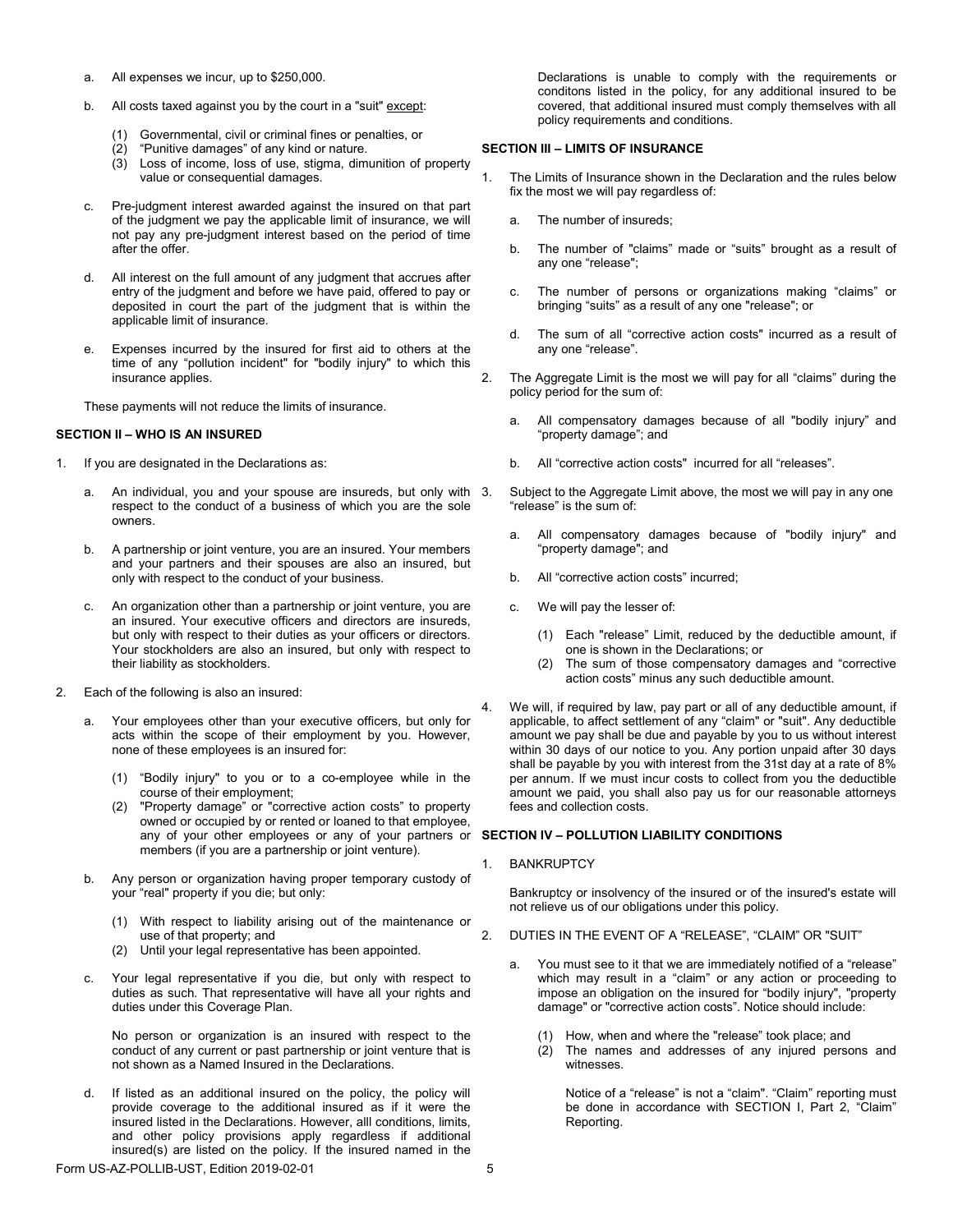- b. If a "claim" is made or "suit" is brought against any insured or if an action is initiated, you must see to it that we receive immediate written notice of the "claim" or "suit" or notice of action.
- c. You and any other involved insured must:
	- (1) Immediately send us copies of any demands, notice, summonses or legal papers received in connection with the "claim" or "suit";
	- (2) Authorize us to obtain records and other information;
	- (3) Cooperate with us in the investigation, settlement or defense of the "claim" or "suit";
	- (4) Assist us, upon our request, in the enforcement of any right against any person or organization which may be liable to the insured because of injury or damage to which this 7. insurance may also apply; and
- d. No insureds will, except at their own cost, voluntarily make any payments of compensatory damages because of "bodily injury" or "property damage", or of "corrective action costs", assume any obligation, or incur any expenses, other than for first aid, without our prior consent. We retain the right to approve all "corrective 8. action costs" in advance.
- 3. LEGAL ACTION AGAINST US

No person or organization has a right under this policy:

- a. To join us as a party or otherwise bring us into a "suit" asking for damages from an insured; or
- b. To sue us on this policy unless all of its terms have been fully 1. complied with.

A person or organization may sue us to recover on an agreed settlement or on a final judgment against an insured obtained after an actual trial, but we will not be liable for damages that are not payable under the terms of this policy or that are in excess of the applicable 2. limit of insurance. An agreed settlement means a settlement and "release" of liability signed by us, the insured and the claimant or the claimant's legal representative.

### 4. LIBERALIZATION CLAUSE

If we adopt any revision that would broaden the coverage under the policy without additional premium at any time during the "policy period", the broadened coverage will immediately apply to this policy.

5. OTHER INSURANCE

If the insured site is covered by other insurance or self-insurance in accordance with Federal EPA regulations, this policy's obligations are limited as follows:

- a. This insurance shall be primary with the following exceptions:
	- (1) If the site is insured as primary with another carrier, this policy will be excess over that policy.
- b. Method of Sharing
	- (1) Should other insurance coverage state they are excess, each policy shall contribute equal amounts until it has paid its applicable limit of insurance or none of the loss remains, which ever comes first.
	- (2) Should other insurance specifically not permit contribution by equal shares, this policy shall contribute by limits. Each policy share will be based on the ratio of its applicable limit of insurance to the total applicable limits of insurance coverage of all insurers.
- 6. REPRESENTATIONS

By accepting this policy, you agree:

- The statements in the application and Declarations are accurate and complete;
- b. Those statements are based upon representations you made to us; and
- c. We have issued this policy in reliance upon your representations;
- d. To maintain your "underground storage tank" so it meets state and/or federal guidelines. This insurance is void in any case of fraud by you. It is also void if you intentionally conceal or misrepresent a material fact in obtaining coverage. Representations made on the application are deemed to be material, and are a part of this policy.

### TRANSFER OF RIGHTS OF RECOVERY TO US

If the insured has rights to recover all or part of any payment we have made under this policy, those rights are transferred to us. The insured must do nothing to impair them. At our request, the insured will bring suit or transfer those rights to us and help us enforce them.

### 8. COVERAGE FORM ISSUED TO COMPLY WITH LAW OR REGULATION

If this policy is issued to comply with any law or regulation which requires notice of cancellation to any governmental body, cancellation may not be affected until the required notice has been provided by you or us.

### **SECTION V – DEFINITIONS**

"Auto" means a land motor vehicle, trailer or semitrailer designed for and licensed for travel on public roads, including any attached machinery or equipment. But "auto" does not include any other type of motorized or self-propelled vehicle and its attached machinery or equipment.

"Bodily injury" means physical injury, sickness or disease sustained by a person, including death caused from and resulting from a "release".

"Bodily injury" as defined does not mean "personal injury". "Personal injury" means injury, other than "bodily injury" arising out of one or more of the following offenses;

- (1) false arrest, detention, imprisonment;
- (2) malicious prosecution;
- wrongful entry into or eviction of a person from a room,
- dwelling, premises or property that the person occupies;
- (4) invasion of right of private occupancy.

3. "Claim" means a written demand for money or services made upon you, including the service of "suit". A "claim" is made upon you when you receive it or are aware that a possibility exists that a "claim" will be made.

4. "Corrective action costs" means expenses for the removal or neutralization of "petroleum" as a result of a "release", including costs, charges, and expenses incurred by geotechnical or environmental firms and their personnel to investigate, assess, remediate, or monitor the effects of any "release" covered by this insurance. "Corrective action costs" does include the utilization of institutional or technological controls such as federal, state, city, and county laws, rules and/or ordinances and environmental covenants that would preclude the installation of basements or other below grade structures and wells on the insured site or other affected properties. The purpose of an institutional or technological control is to restrict access to or use of property such that an applicable receptor could not be exposed to chemicals of concern for as long as the target level is exceeded at applicable points of exposure and compliance. If the use of institutional or technological controls or environmental covenants can be utilized instead of other types of "corrective action costs" at the insured site or affected properties, that is the extent of "corrective action costs" that we will pay and that will be covered by the policy.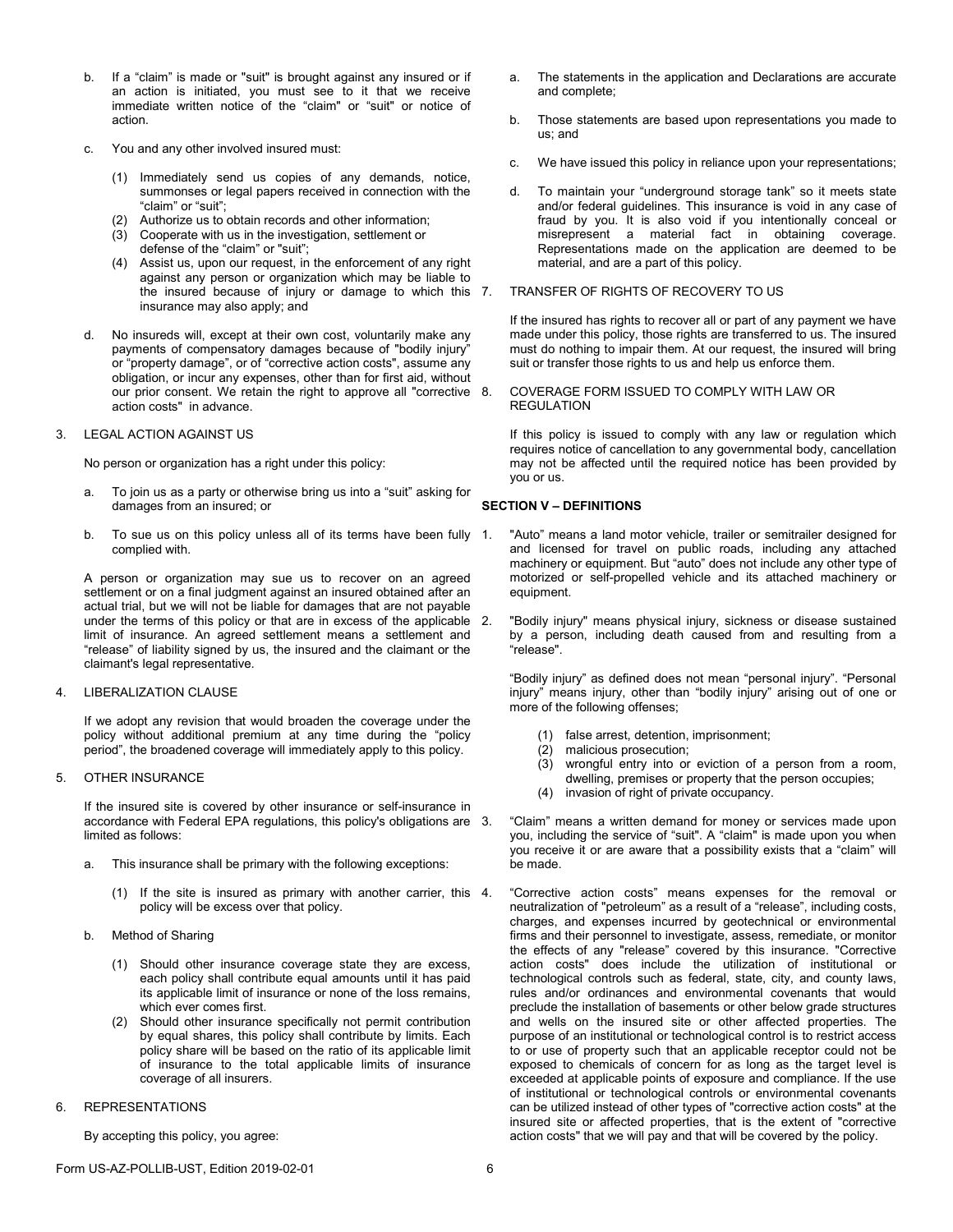not pay for:

- a. The testing, upgrading, repair, or replacement of "underground storage tank" or the replacement of their contents;
- b. The testing, upgrading, repair of piping, connections, and valves used in conjunction with a.;
- c. Backfilling done in conjunction with a. or b.;
- d. Testing, investigation, or assessment for a suspected "release" if it is confirmed a "release" has not occurred;
- e. Damage or injury to buildings, contents, or other property;
- f. Administrative costs associated with preparing a "claim".
- g. Any other compensatory damages not otherwise specifically covered by this insurance.
- h. The cost of testing, cleaning, removing, transporting, or disposal of the "underground storage tank".
- 5. "Coverage territory" means the state where the insured site is located.
- 6. "Loading or unloading" means the transfer of "petroleum" from an "auto" while the "petroleum" is being removed from or dispensed to an 14. "underground storage tank".
- 7. "Petroleum" means "petroleum", including crude oil or any fraction of crude oil which is liquid at standard conditions of temperature and pressure (60 degrees Fahrenheit and 14.7 pounds per square inch absolute) that would be used for fuel. It does not include "petroleum" based non-fuel derivatives. "Petroleum" includes fractions of fuel that may be classified as bio-fuels such as bio or soy diesel and mixtures of ethanol such as E-10, E-15 and E-85. The entirety of such mixtures that are used as fuel shall also be classified as "petroleum" for the purpose of this policy.
- 8. "Policy period" means whenever used in this policy, the period from the retroactive date of this policy to the policy expiration date as set 16. forth in the Declarations or its earlier termination date, if any.
- 9. "Products-completed operations hazard" includes all "bodily injury", "property damage" and "corrective action costs" occurring away from premises you own or rent and arising out of "your product" or "your work" except:
	- (1) Products that are still in your physical possession; or
	- (2) Work that has not yet been completed or abandoned.
	- a. "Your work" will be deemed completed at the earliest of the following times:
		- (1) When all of the work called for in your contract has been 17. "Your product" means: completed;
		- (2) When all of the work to be done at the site has been completed if your contract calls for work at more than one site;
		- (3) When that part of the work done at a job site has been put to its intended use by any person organization other than another contractor or subcontractor working on the same project.

Work that may need service, maintenance, correction, repair or replacement, but which is otherwise complete, will be treated as completed.

- b. This hazard does not include "bodily injury", "property damage" or "corrective action costs" arising out of:
	- (1) The transportation of property; or
	- (2) The existence of tools, uninstalled equipment or abandoned or unused materials.
- But "corrective action costs" does not mean, and this insurance will 10**.** "Property damage" means physical injury to or destruction of tangible property, excluding all resulting loss of use of that property. "Property damage" does not include "corrective action costs".
	- 11. "Punitive damages" means any form of damages which are other than compensatory in nature, or are damages which are designed to punish the action or actions which caused the "claim" or "suit".
	- 12. "Release" means continuous or repeated emission, discharge, "release" or escape of "petroleum" from an "underground storage tank" into or upon land, the atmosphere or any watercourse or body of water, provided that such emission, discharge, "release" or escape results in "corrective action costs", "bodily injury" or "property damage". The entirety of any such continuous or repeated emission, discharge, "release" or escape shall be deemed to be one "release" unless it can be determined where the "release" as described originated; in that instance each "release" is subject to limits, deductibles, and conditions as noted in this policy.
	- 13. "Suit" means a civil proceeding filed in a court of applicable jurisdiction in which compensatory damages because of "bodily injury" or "property damage", to which this insurance applies are alleged. "Suit" includes an arbitration proceeding alleging such damages to which you must submit or submit with our consent. An administrative order or directive from a governmental subdivision does not constitute a "suit".
	- "Underground storage tank" means tank or tanks and associated piping and dispensers intended to contain and dispense "petroleum" products, and for which proof of financial responsibility is, or on a date definite will be required to be maintained pursuant to the Federal Resource Conservation and Recovery Act, 40 CFR 280, and the regulations from time to time adopted pursuant to that act or successor acts or amendments. The "underground storage tank" must be identified on the insurance application and listed on the policy. It does not mean tanks above ground surface.
	- "Waste" means any solid, liquid or gaseous irritant or contaminant, including smoke, vapor, soot, fumes, chemicals and waste. Waste includes materials to be recycled, reconditioned or reclaimed.
	- "Waste facility" means any site to which "waste" or "petroleum" from the operations of an "underground storage tank" is legally consigned for delivery or delivered for storage, disposal, processing or treatment, provided that such site:
		- a. Is licensed by a government authority to perform such storage, disposal, processing or treatment; and
		- b. Is not and never was owned by, rented or loaned to you.

For the purposes of Exclusions g. and h. only, "waste facility" means any site to which "petroleum" is consigned for delivery or delivered for storage, disposal, processing or treatment.

- - a. Any goods or products, other than real property manufactured sold, handled, distributed or disposed of by:
		- (1) You;
		- Others trading under your name; or
		- (3) A person or organization whose business or assets you have acquired; and
	- b. Containers (other than vehicles), materials, parts or equipment furnished in connection with such goods or products.

"Your product" includes warranties or representations made at any time with respect to the fitness, quality, durability or performance of any of the items included in a. and b. above.

"Your product" does not include vending machines or other property rented to or located for the use of others but not sold.

18. "Your work" means: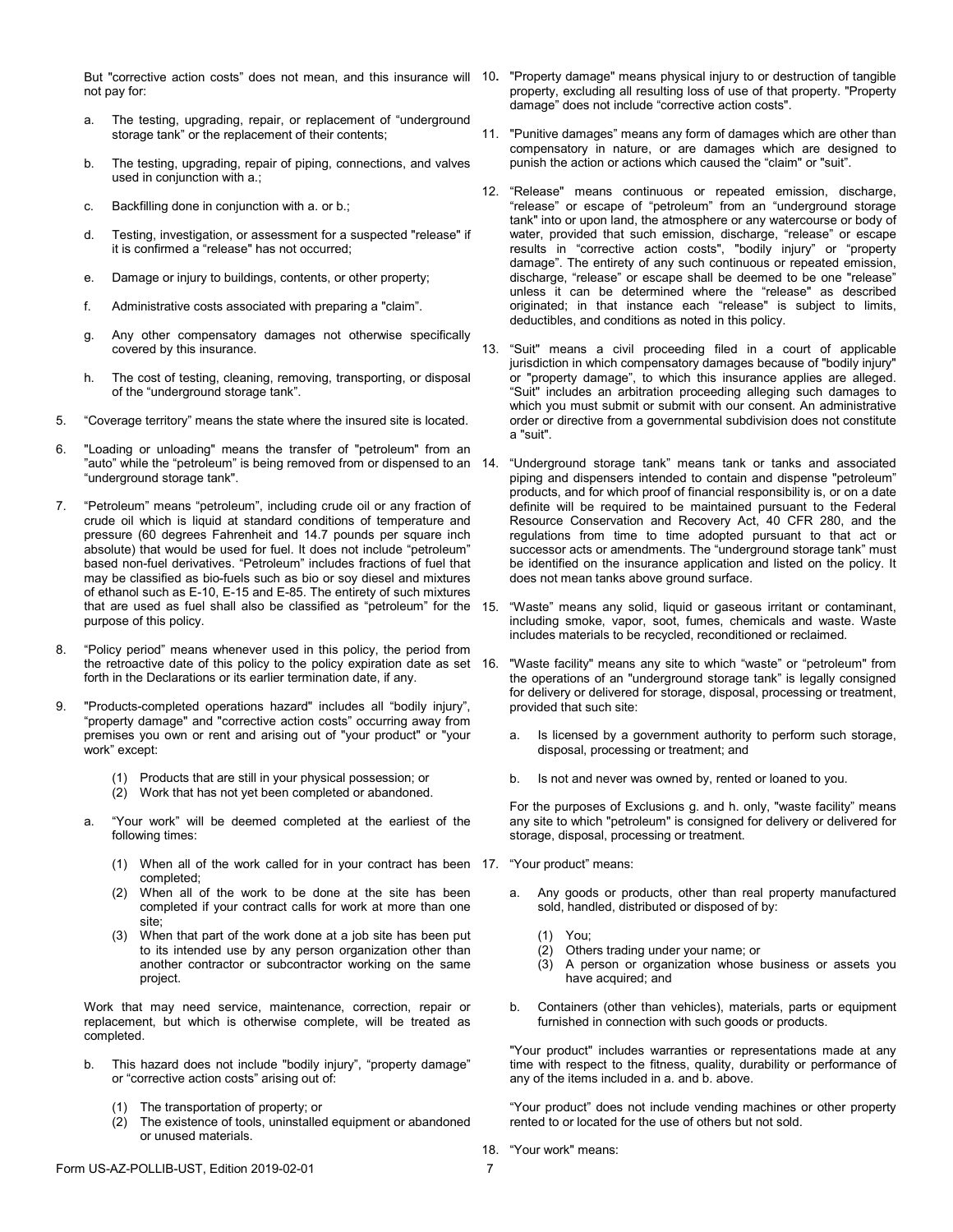- a. Work or operations performed by you or on your behalf; and
- b. Materials, parts or equipment furnished in connection with such 3. work or operations.

"Your work" includes warranties or representations made at any time with respect to the fitness, quality, durability or performance of any of the items included in a. or b. above.

### **SECTION VI – POLICY CONDITIONS**

All Coverage Parts included in this policy are subject to the following 4. conditions:

### 1. CANCELLATIONS

- a. The first Named Insured shown in the Declarations may cancel this policy by mailing or delivering to us advance written notice of cancellation.
- b. We may cancel this policy by mailing or delivering to the first Named Insured and any loss payee written notice of cancellation at least 10 days before the effective date of cancellation if we cancel for non-payment of premium.
- c. We may cancel this policy by mailing or delivering to the first Named Insured and any loss payee, written notice of cancellation at least 60 days before the effective date of cancellation if we cancel for one of the following:
	- (1) Misrepresentation or fraud made by or with the knowledge of the insured in obtaining the policy, when renewing the policy, or in presenting a "claim" under the policy;
	- (2) Actions by the insured which substantially change or increase the risk insured;
	- (3) Determination by the Insurance Commissioner of the State of Arizona that continuation of the policy will jeopardize our solvency or will constitute a violation of the law of Arizona or any other state;
	- (4) The insured has acted in a manner in which the insured knew or should have known was in violation or breach of this policy's, terms or conditions.
- d. We may cancel this policy by mailing or delivering to the first Named Insured and any loss payee written notice of cancellation at least 30 days before the effective date of cancellation if we cancel because we lost our reinsurance coverage which provides us coverage for a significant portion of the underlying risk insured and if the Insurance Commissioner of the State of Arizona determines that cancellation because of loss of reinsurance coverage is justified.
- e. We will mail or deliver our notice to the first Named Insured's last mailing address known to us.
- f. Notice of cancellation shall include the reason for cancellation of the policy and will state the effective date of cancellation. The policy period will end on that date.
- g. If notice is mailed, a post office department certificate of mailing to the Named Insured is evidence of notice. Such a certificate of mailing is not required if cancellation is for non-payment of premium.
- h. If cancelled by either the first Named Insured or the company, earned premium shall be computed pro rata after 25% of policy premium is first deducted from the policy premium amount.
- 2. NOTICE OF NON-RENEWAL

We may non-renew this policy by providing written notice to the first Named Insured and any loss payee at least 45 days prior to the expiration date of the policy. We will mail or deliver our notice to the first Named Insured and loss payees last mailing address known to

us. If notice is mailed, a post office department certificate of mailing is proof of receipt of the mailing.

### **CHANGES**

This policy contains all the agreements between you and us concerning the insurance afforded. The first Named Insured shown in the Declarations is authorized to make changes in the terms of this policy with our consent. This policy's terms can be amended or waived only by endorsement issued by us and made a part of this policy.

### EXAMINATION OF YOUR BOOKS AND RECORDS

We may examine and audit your books and records as they relate to this policy at any time during the policy period and up to three years afterward.